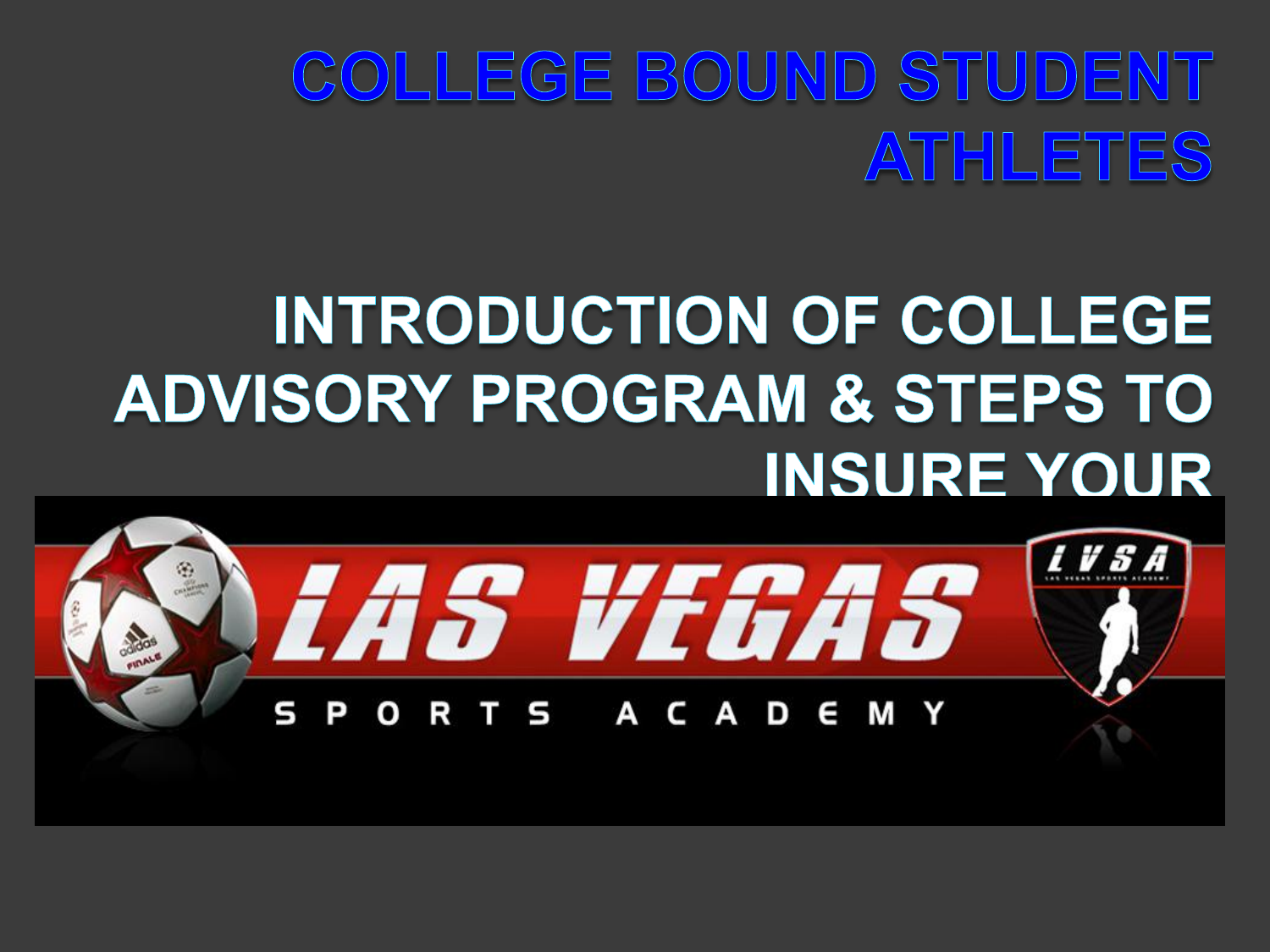### Types of College Programs

### Division 1

- 320 Women's Programs
- 199 Men's Programs
- 14 scholarships for Women's Team
- 9.9 Scholarships for Men's Team
- Scholarships can be full or partial but due to size of rosters being larger then 20 they are used very carefully.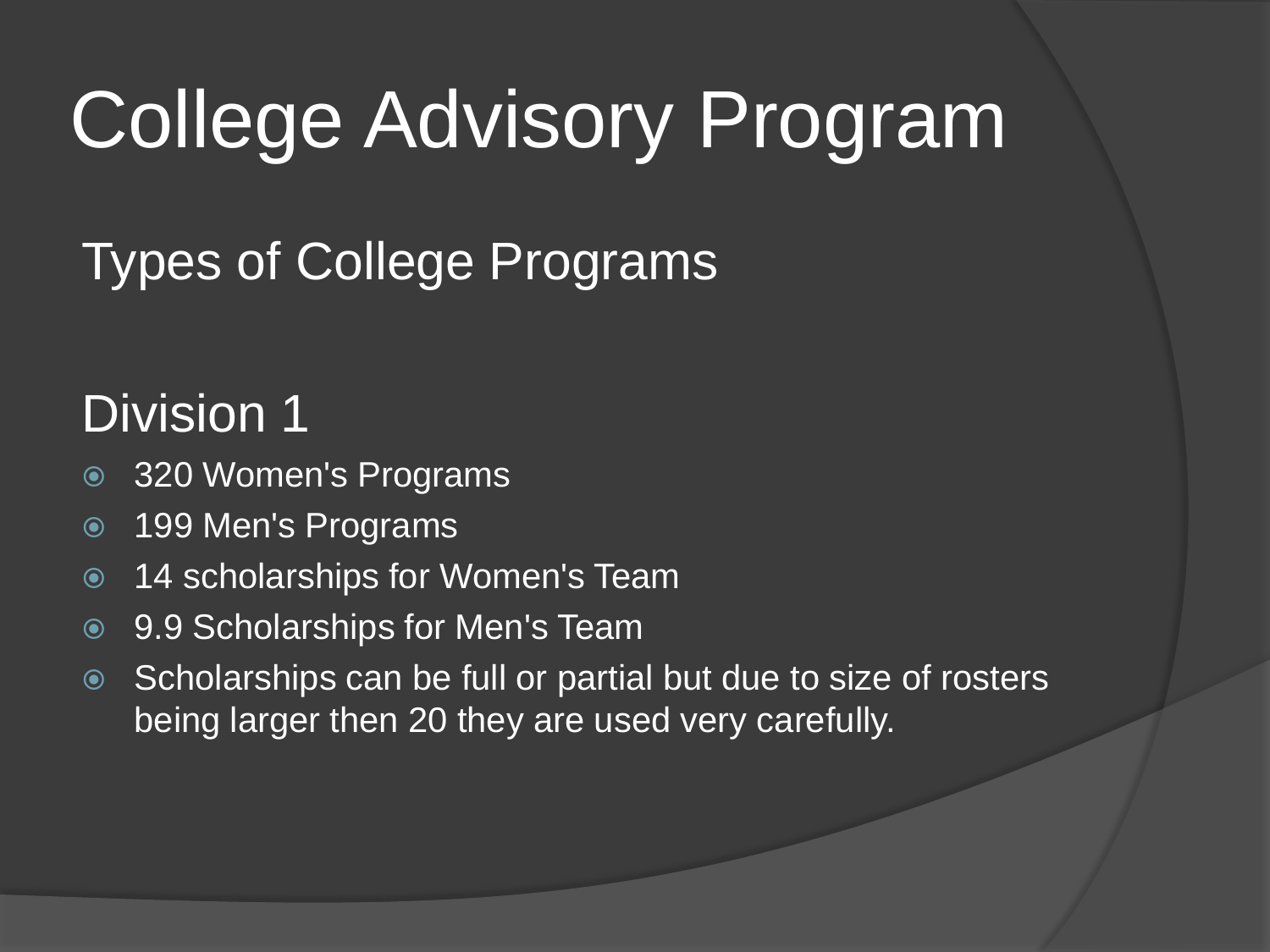### Division 2

- 227 Women's Programs
- 179 Men's Programs
- **9.9 scholarships for Women's Team**
- **◎** 9 Scholarships for Men's Team
- Scholarships are mostly partial rides. Coaches distribute this to as many players as possible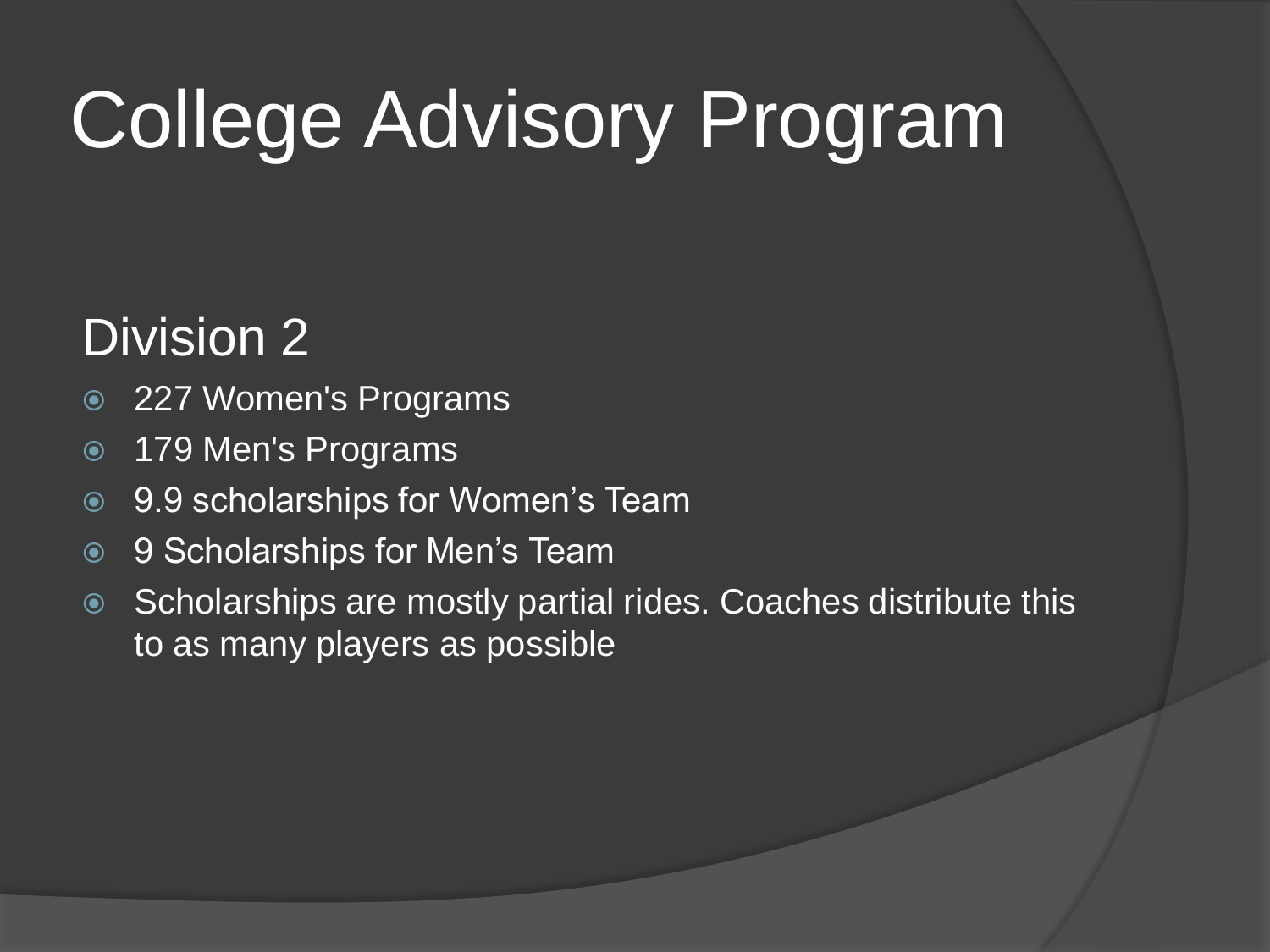### Division 3

- 424 Women's Programs
- 401 Men's Programs
- No Scholarships
- Students find financial aid or academic scholarships to assist with costs while playing soccer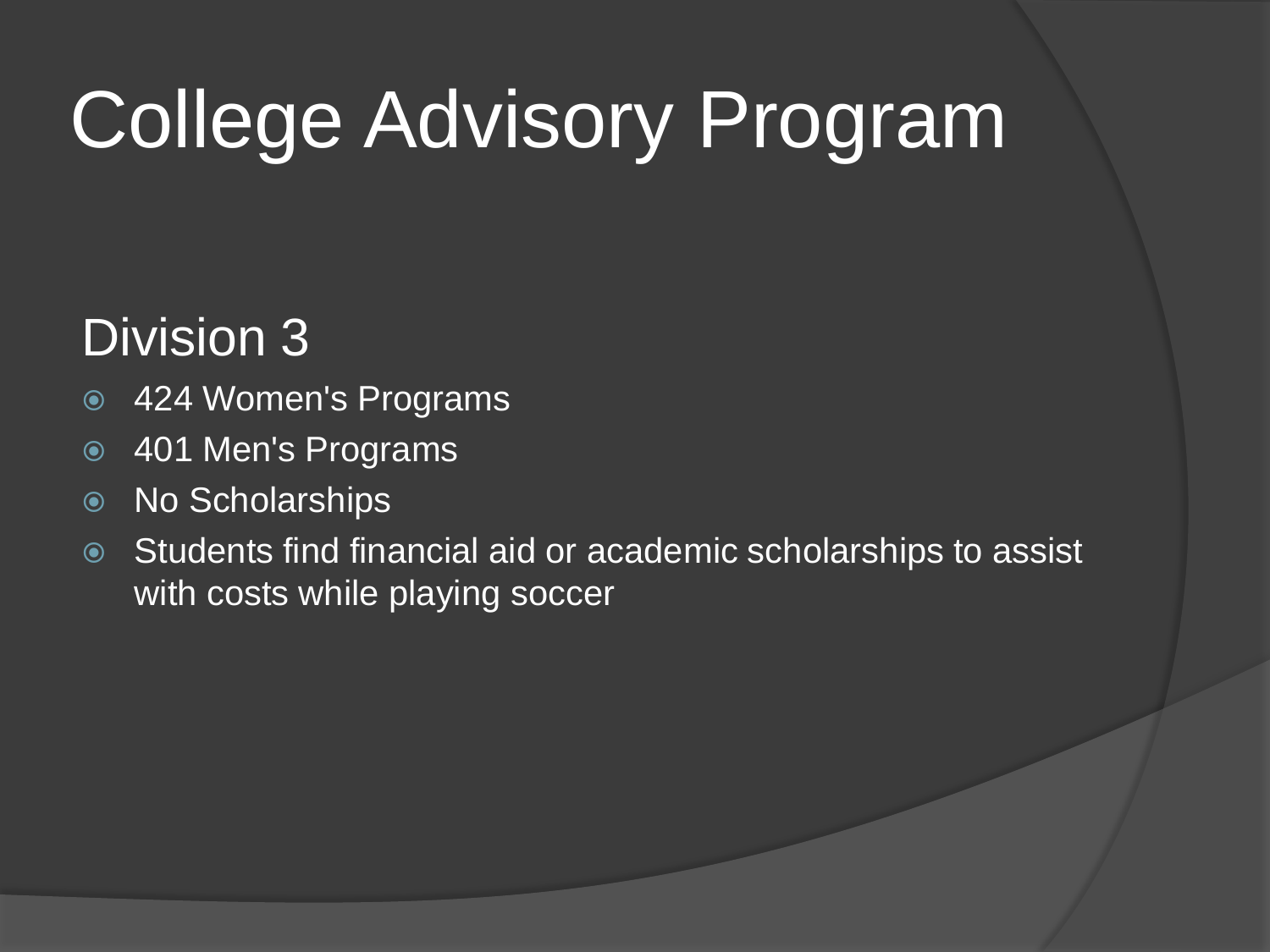### NAIA

- 223 Women's Programs
- 218 Men's Programs
- 12 scholarships for each of the men's and women's programs
- Partial Scholarships are common. Strong students who meet certain academic criteria can receive aid without it counting toward the programs limit.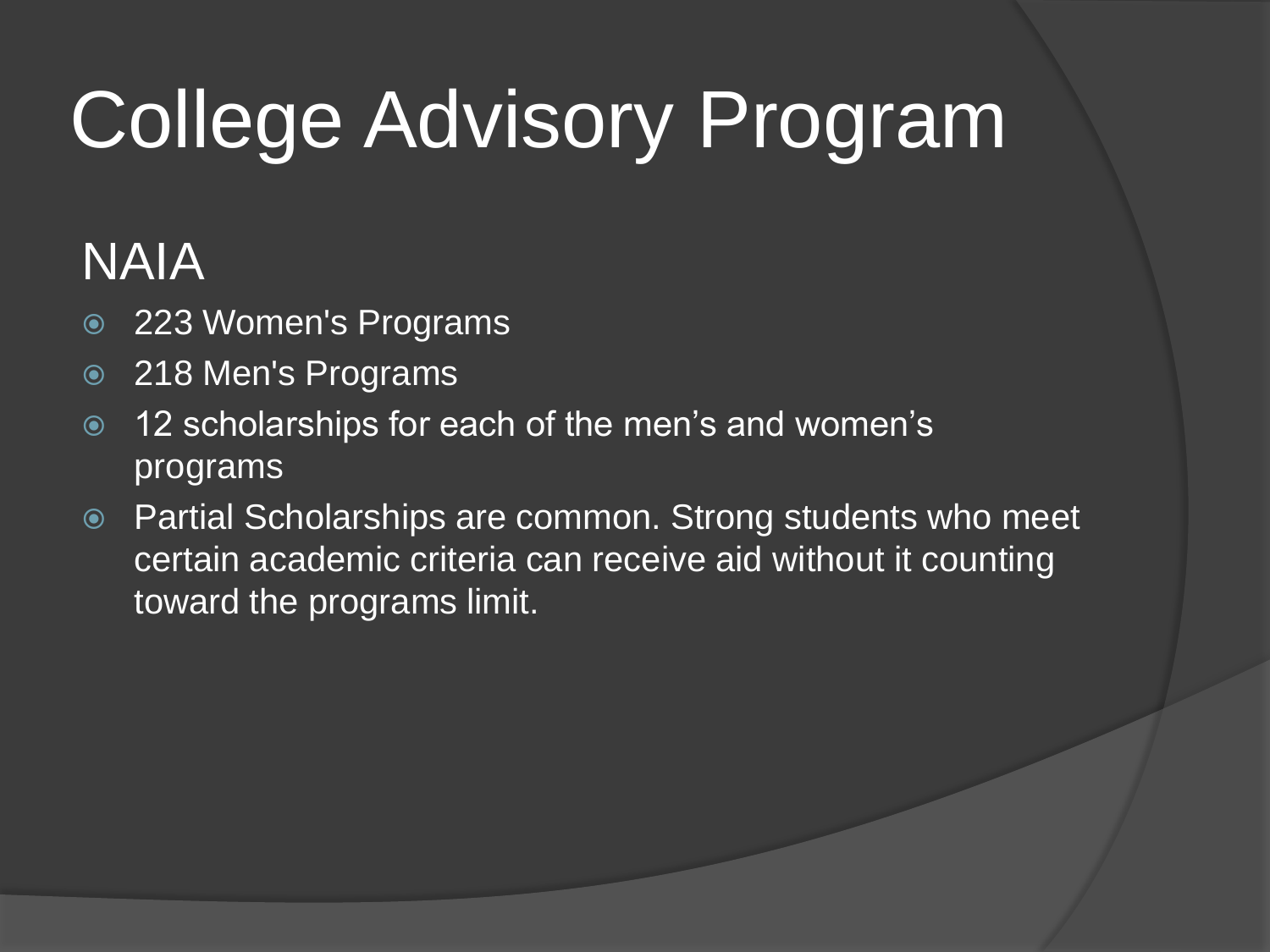### NJCAA D1

- 118 Women's Programs
- 136 Men's Programs
- 18 scholarships for each program
- Most are full rides

### NJCAA D3

- 58 Women's Programs
- 78 Men's Programs
- No Scholarships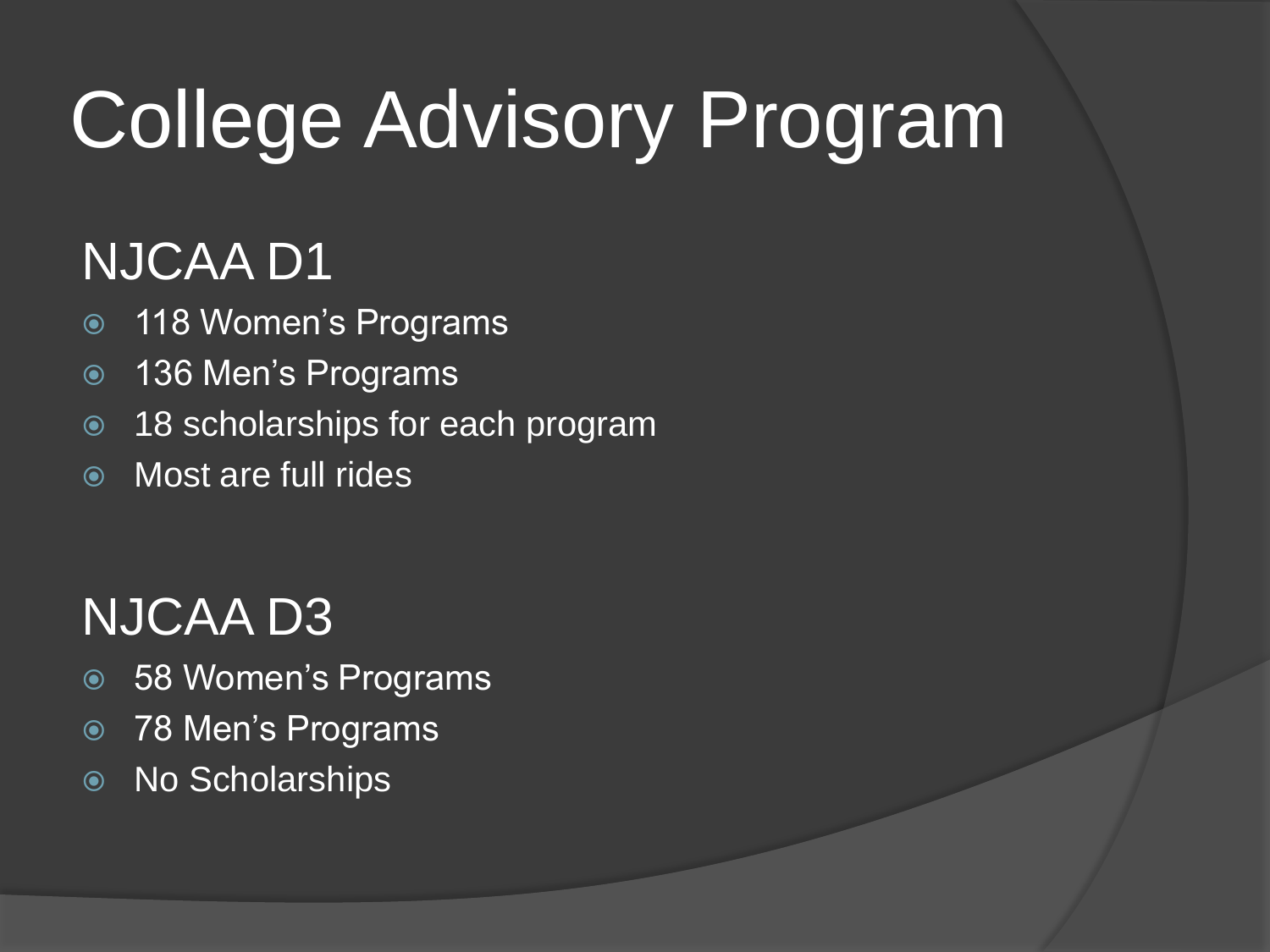Why are grades important?

- $\bullet$  It will determine if a coach is interested.
- A coach has a limited number of scholarships.
- What amount of academic scholarship money can be attained?
- What type of grant do you qualify for?
- Determines what kind of package a coach can offer.
- Without good grades and test scores you may not get into college let alone a athletic scholarship.
- There is a lot of competition approximately 14 million players under the age of 18 in the USA.
- 40% are women (5.6 million) in USA.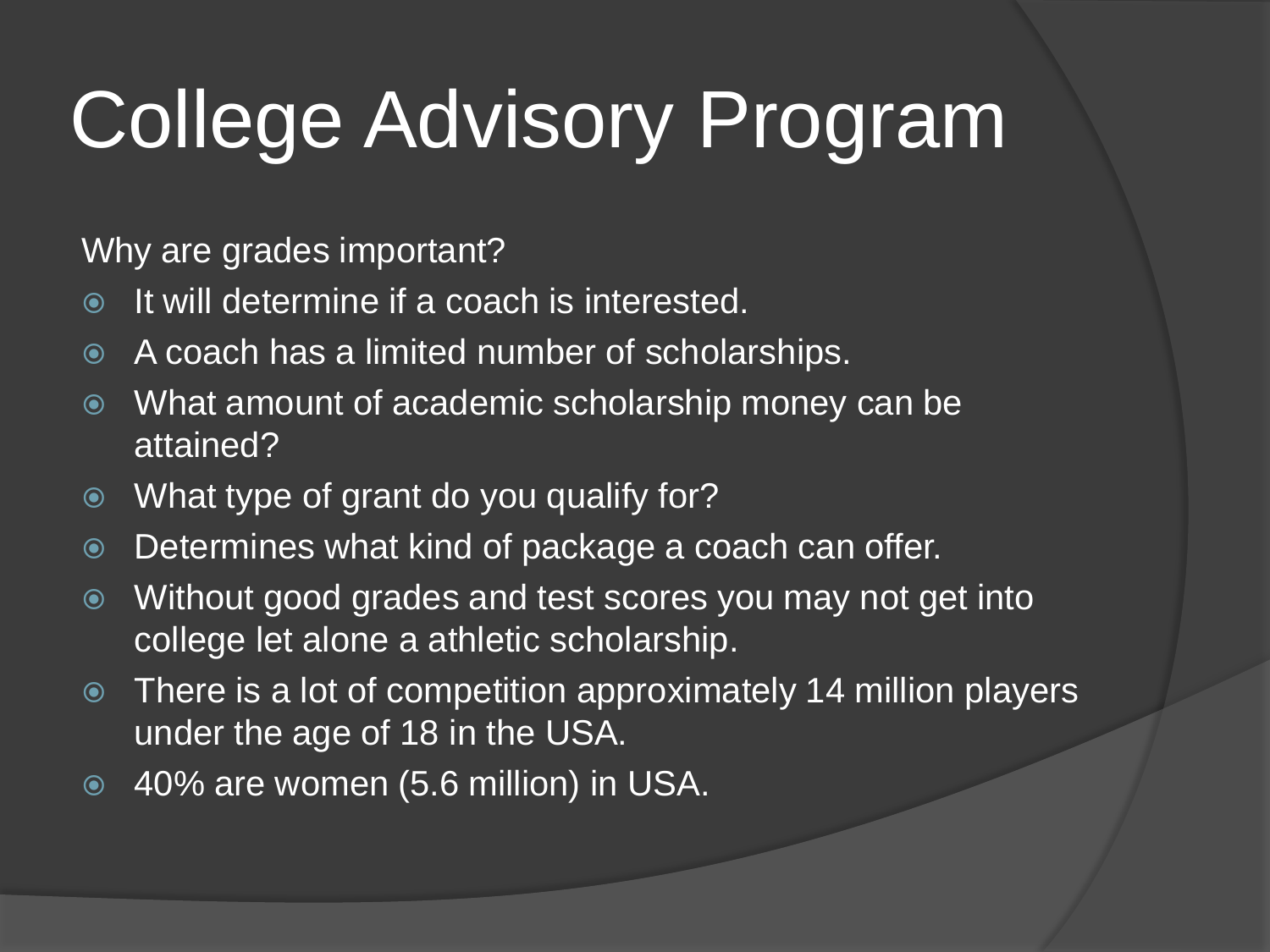What is the College Advisory Program?

The program will aide the student-athlete in;

- College preparation
- Admissions Counseling
- College Athletics
- Recruiting
- College Contact Preparation
- ACT/SAT Guide
- College Research Assistance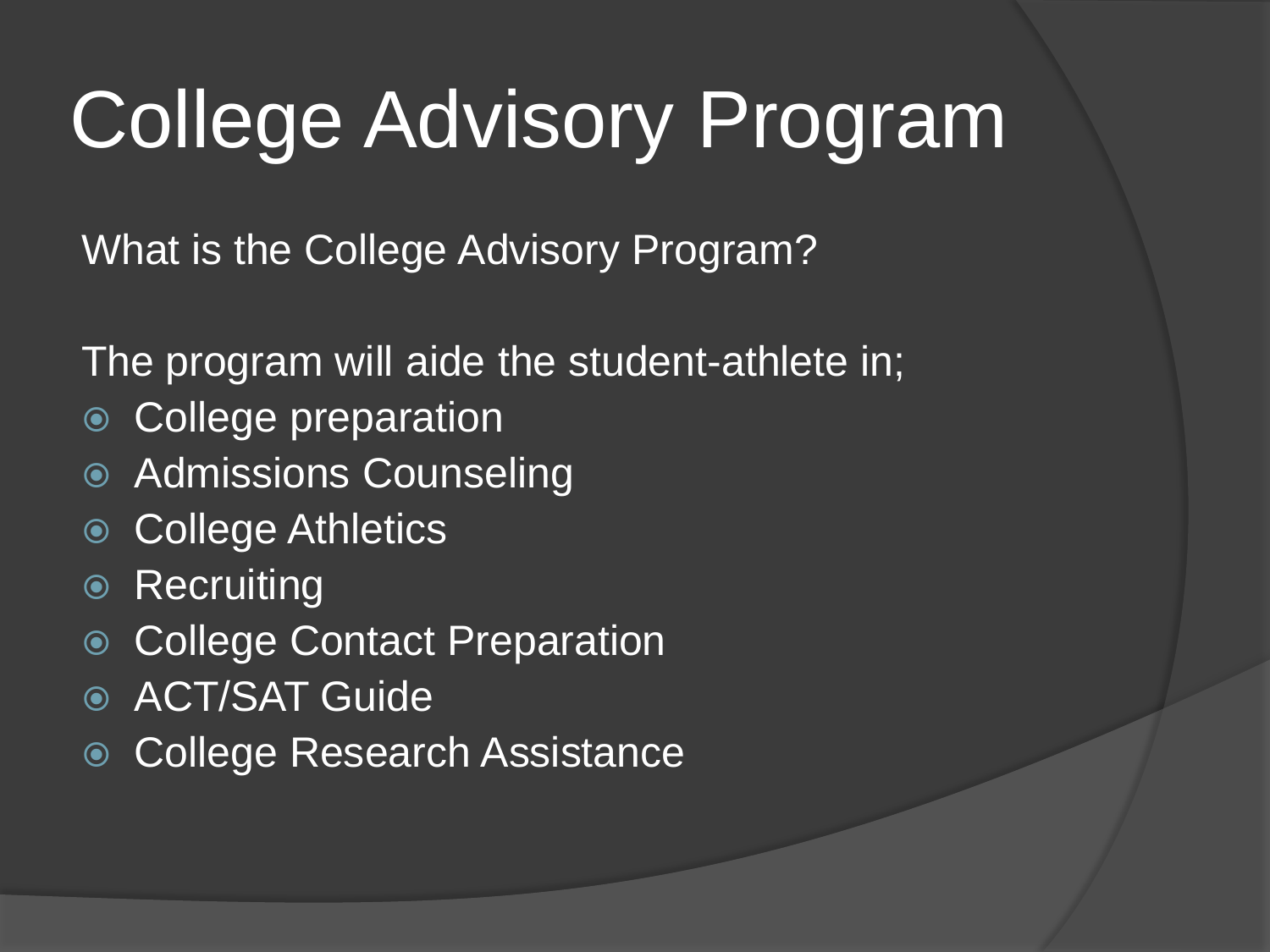- C.A.P. will conduct scheduled meetings with both the parent and the studentathlete
- **◎ Invite guest speakers & coaches who** will discuss subjects pertaining to college bound student athletes.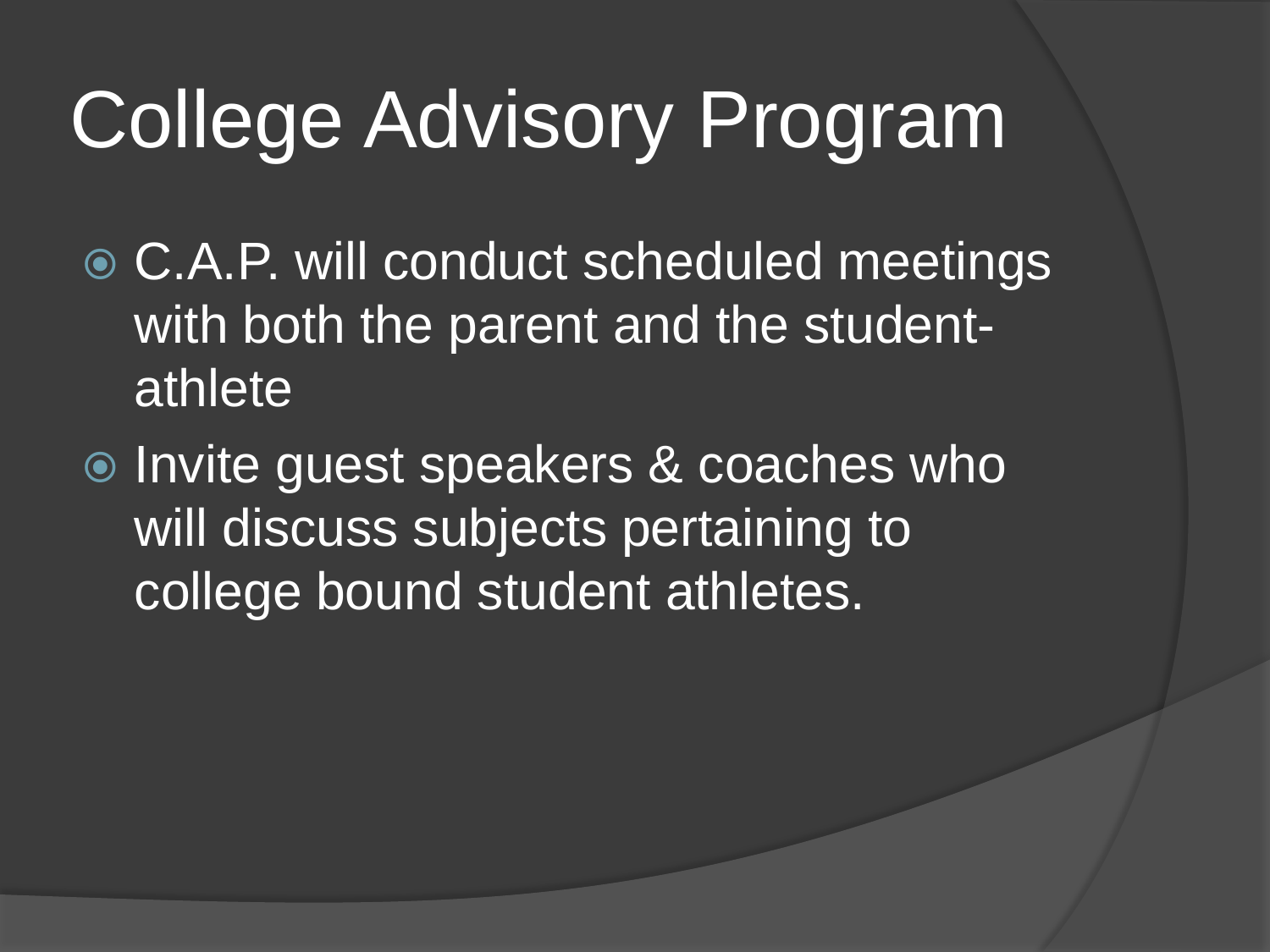## **Eligibility**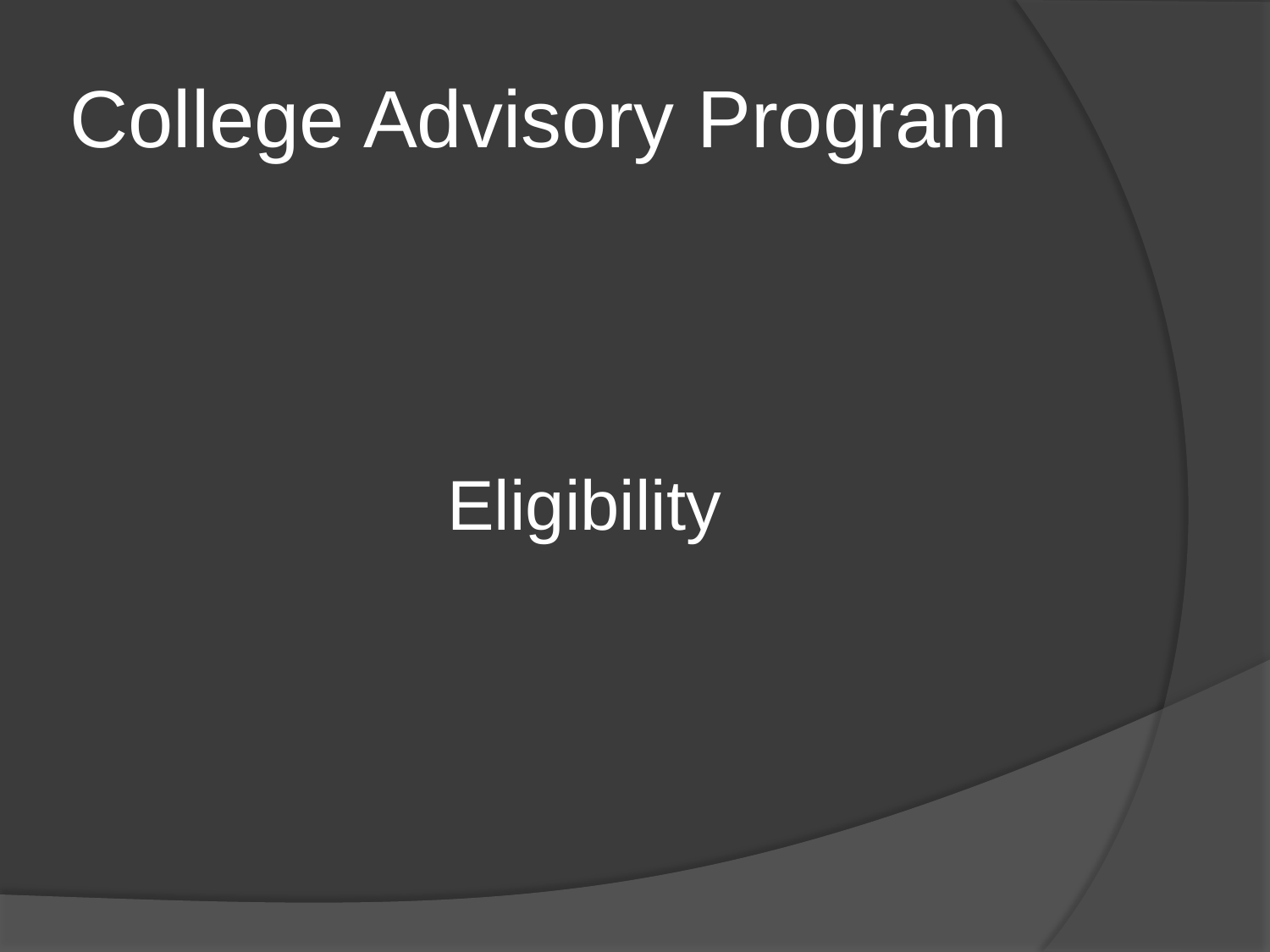# The Steps for Eligibility

- A. Be aware of the academic eligibility requirements
- B. Monitor your progress towards completing the academic requirements
- C. Register for the clearinghouse at the end of your junior year
- D. Be aware of the non-academic eligibility **requirements**
- E. What Las Vegas Sports Academy needs from you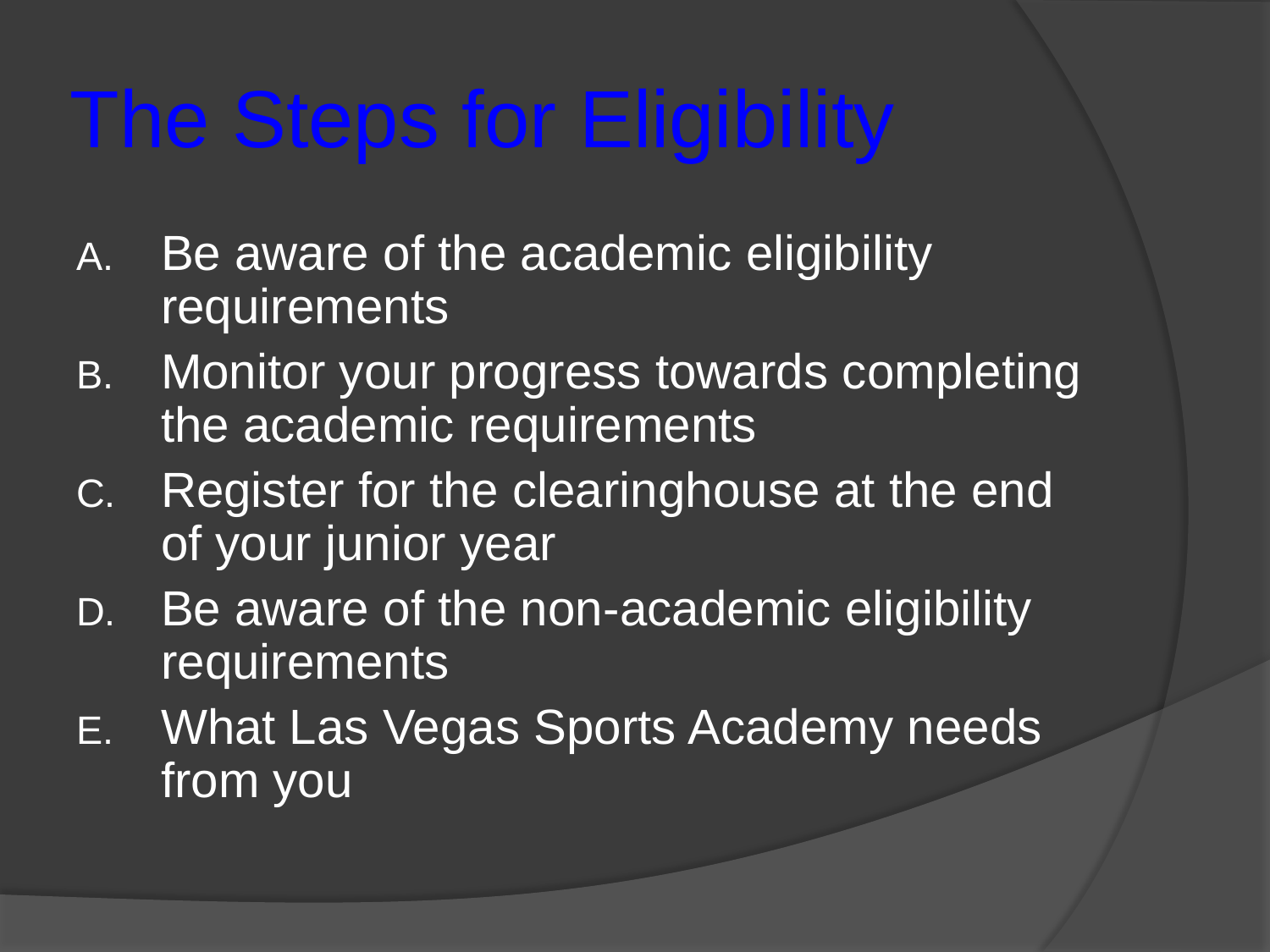## A. Be aware of the academic eligibility requirements

- Download, print and review a copy of the *NCAA Guide for the College Bound Student-Athlete*
- Division 1 requirements through 2010/11
	- Graduate from high school;
	- Complete the 16 core courses listed below;
	- Present a minimum required grade-point average in your core courses; and
	- Achieve a combined SAT or ACT sum score that matches your core-course grade-point average in the grade point average and test score index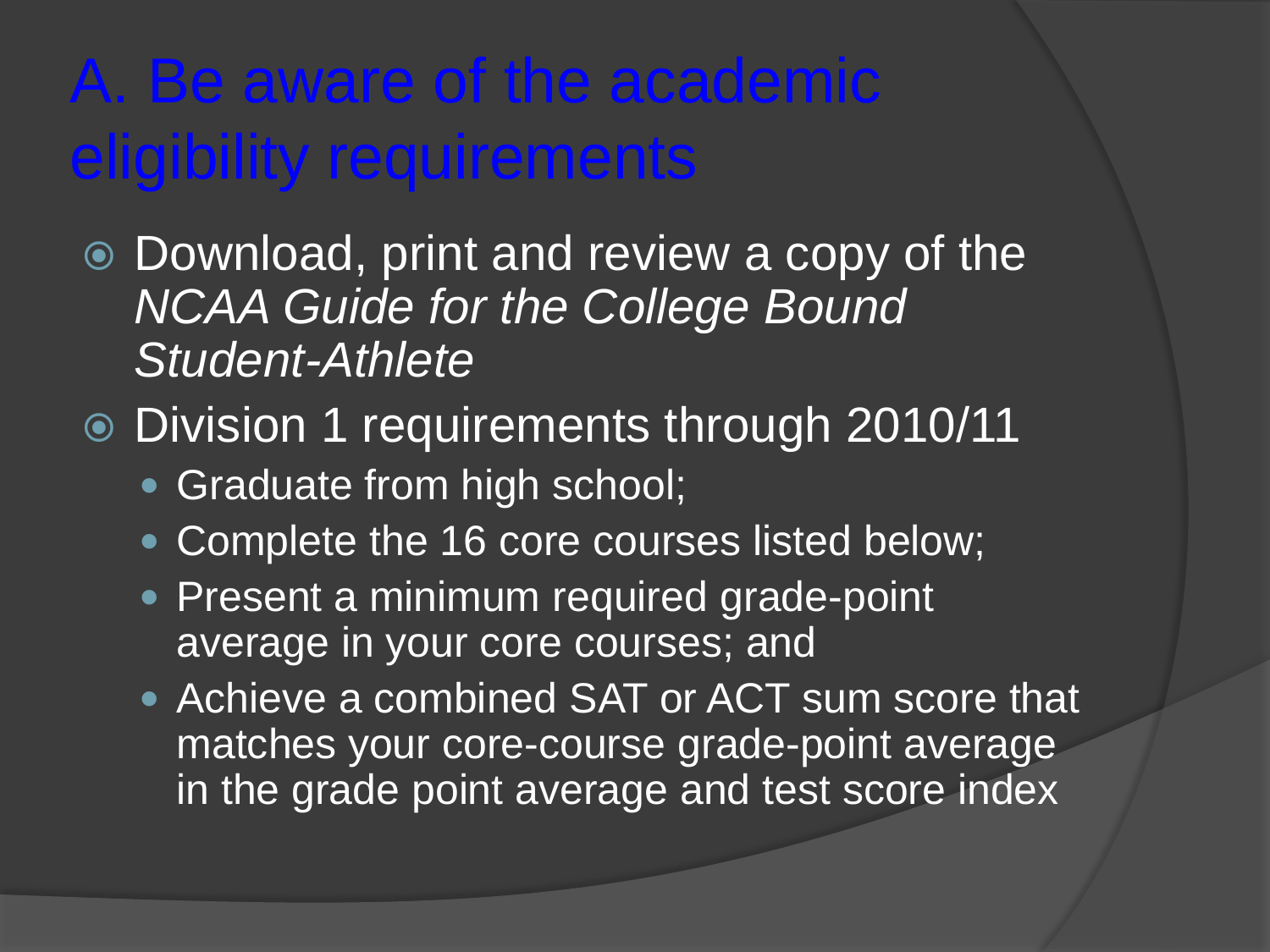## Be aware of the academic eligibility **requirements**

#### 16 required core courses

- Four years of English;
- Three years of mathematics (algebra I or higher level);
- Two years of natural or physical science (including one year of lab science if offered by your high school);
- One extra year of English, Math or natural/physical science;
- **Two years of social science; and**
- Four years of extra core courses (from any category above, or foreign language, non doctrinal religion or philosophy).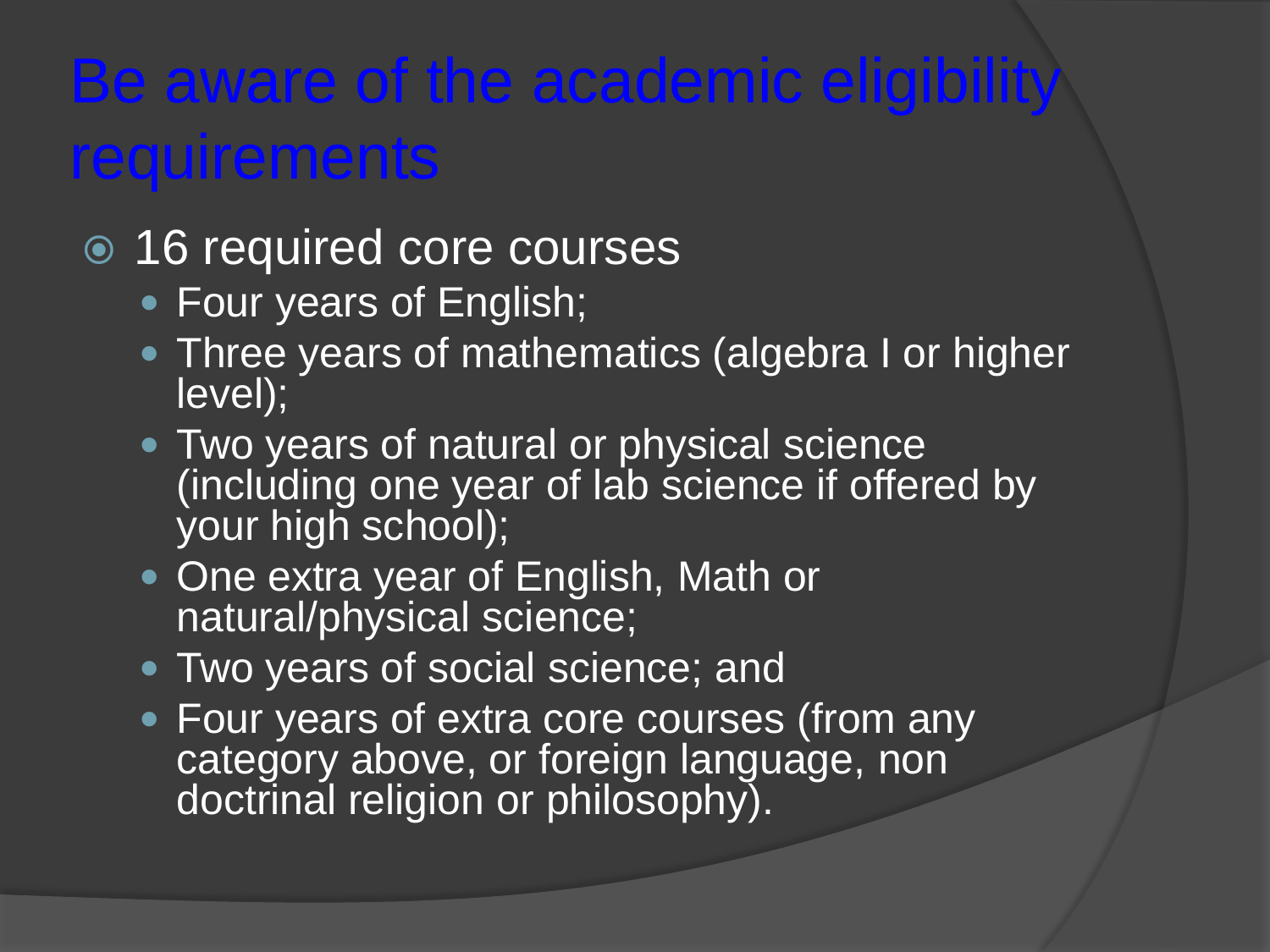### Be aware of the academic eligibility **requirements**

- Division 2 requirements for 2010/11
	- Graduate from high school;
	- Complete the 14 core courses listed below;
	- Present a 2.000 grade-point average in your core courses; and
- Achieve a combined SAT score of 820 or a sum score of 68 on the ACT.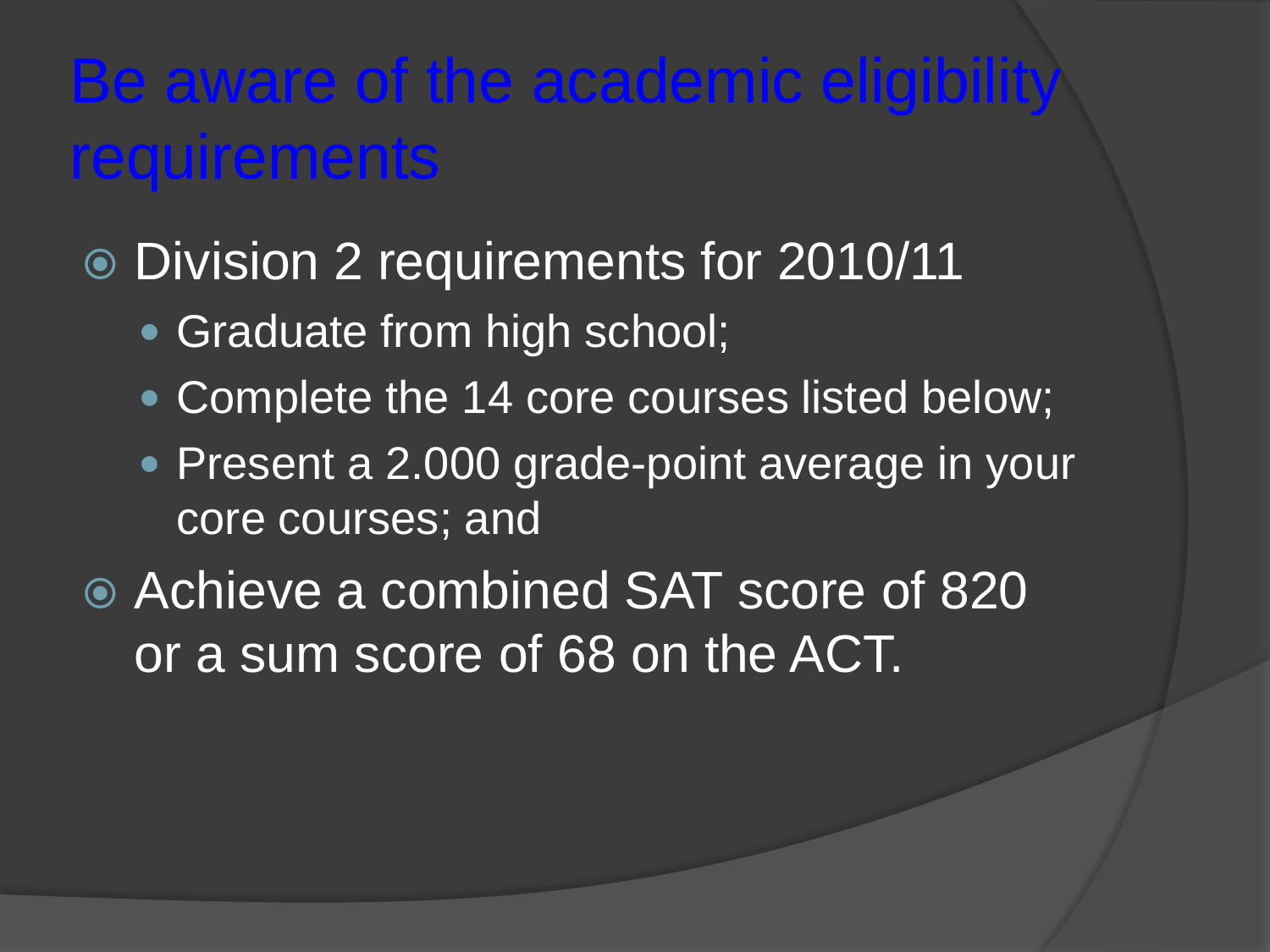## Be aware of the academic eligibility **requirements**

#### 14 required core courses

- Three years of English;
- Two years of math (algebra I or higher level);
- Two years of natural or physical science (including one year of lab science if offered by your high school);
- Two additional years of English, Math or natural/physical science.
- **Two years of social science; and**
- Three years of extra core courses (from any category above, or foreign language, non doctrinal religion or philosophy).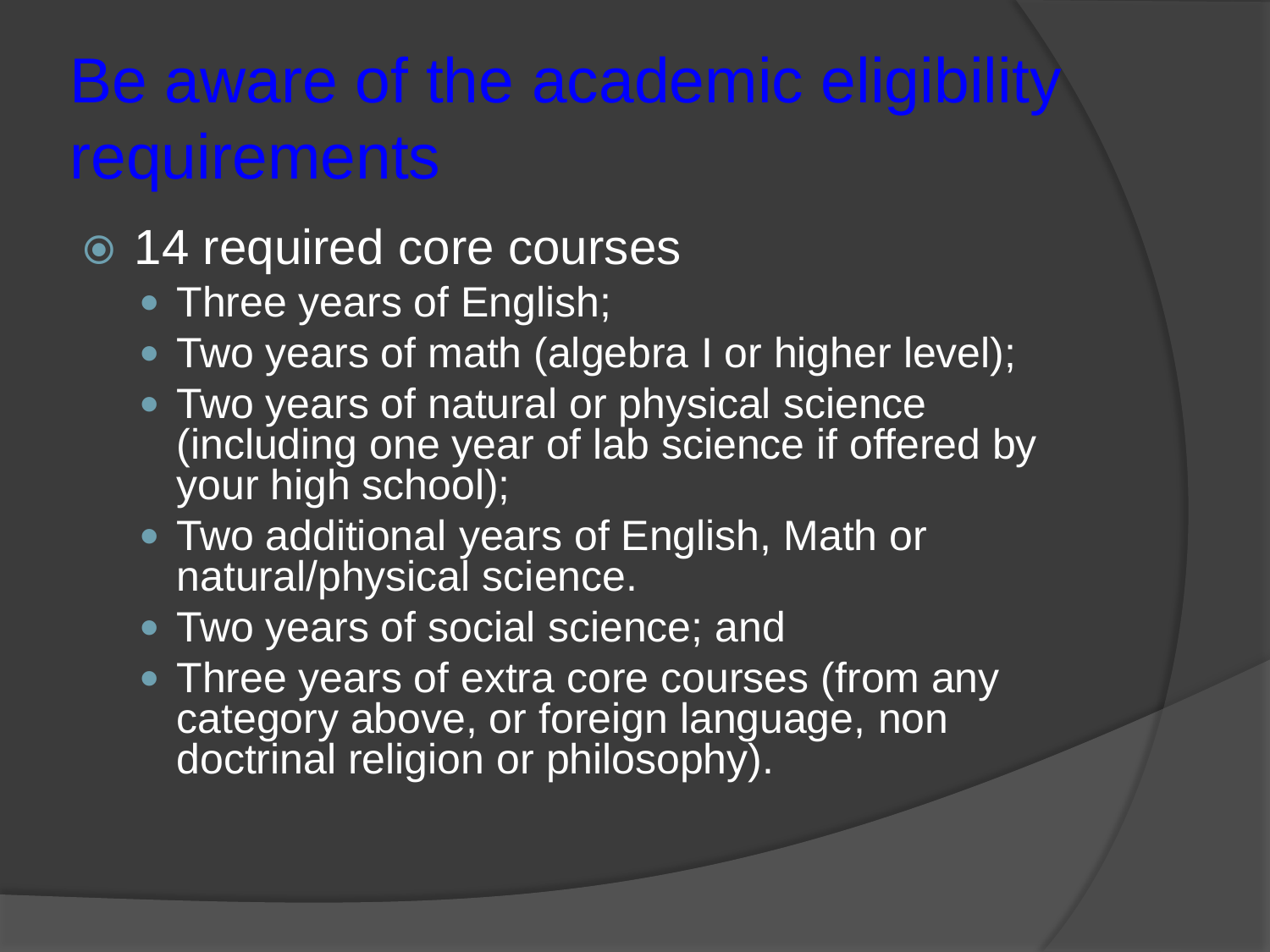## Monitor your Progress

- Communicate your goals to your school counselor.
- Insure you have taken and registered for approved core courses.
	- Check the clearinghouse Web site at www.clearinghouse.net to make sure you are taking approved courses.
	- Check your schedule before and during each year in high school to make certain you are taking or planning to take the required courses.
	- Plan your courses through your senior year to insure you will meet the requirements.
- Review the academic eligibility section of the handbook.
	- Complete the worksheets available in the handbook.
- Be aware of the grade point average and test score index (on page 7 of the Guide.)
- **Seek guidance and/or tutoring if needed**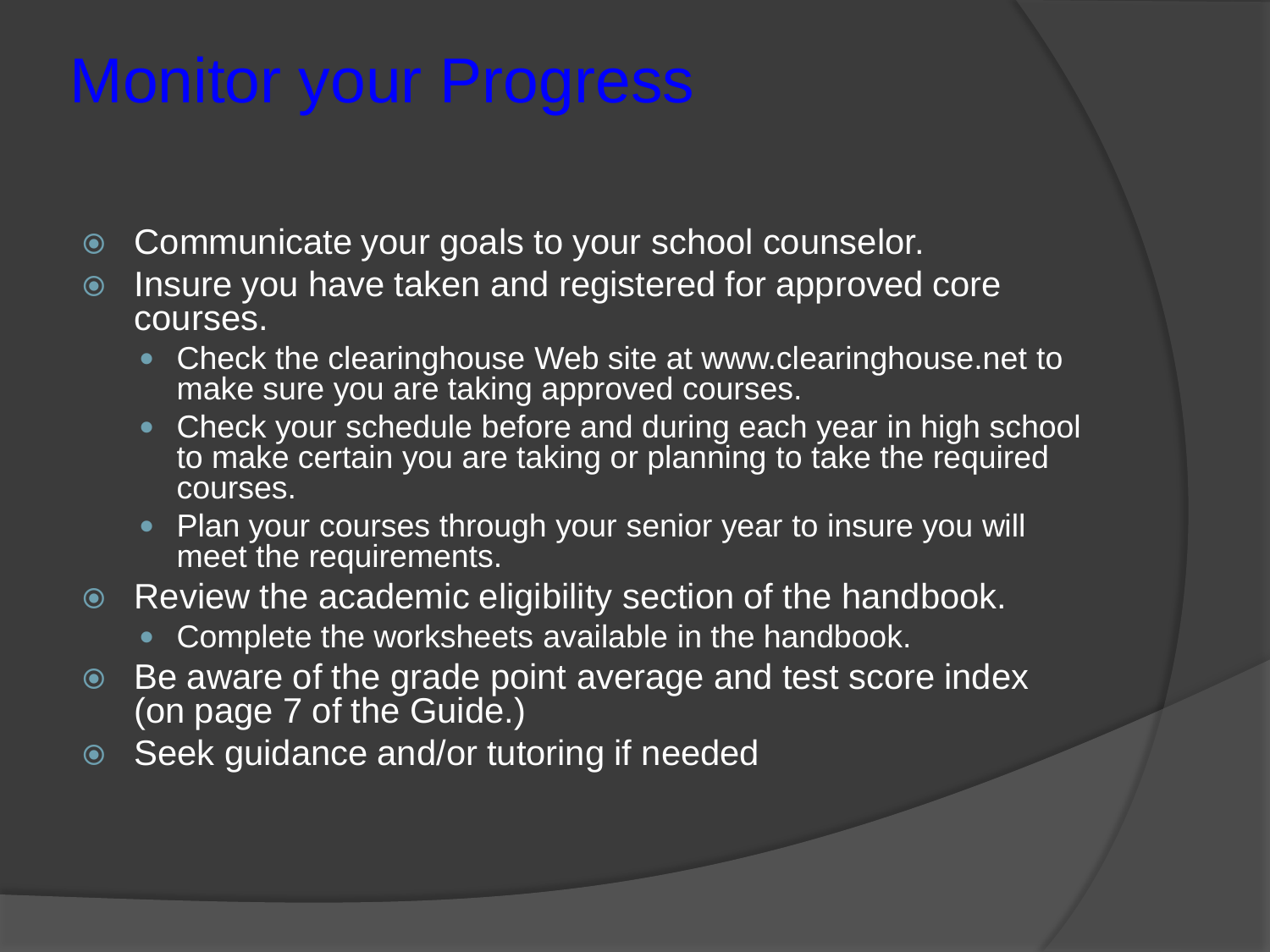## Register for the clearinghouse at the end of your junior year

- $\circ$  Log onto the clearinghouse website and register
- Ask the high-school counselor or registrar to send your academic transcripts to the clearinghouse
- ACT or SAT test score(s) also must be submitted to the clearinghouse.
	- You may list the clearinghouse as a separate recipient of your ACT or SAT scores when you take the test, or the high school can send the scores along with the transcript
	- The clearinghouse will typically review your high-school record and send a preliminary report with notification of any missing requirements
	- A final report may be issued once your high school submits a final transcript showing high-school graduation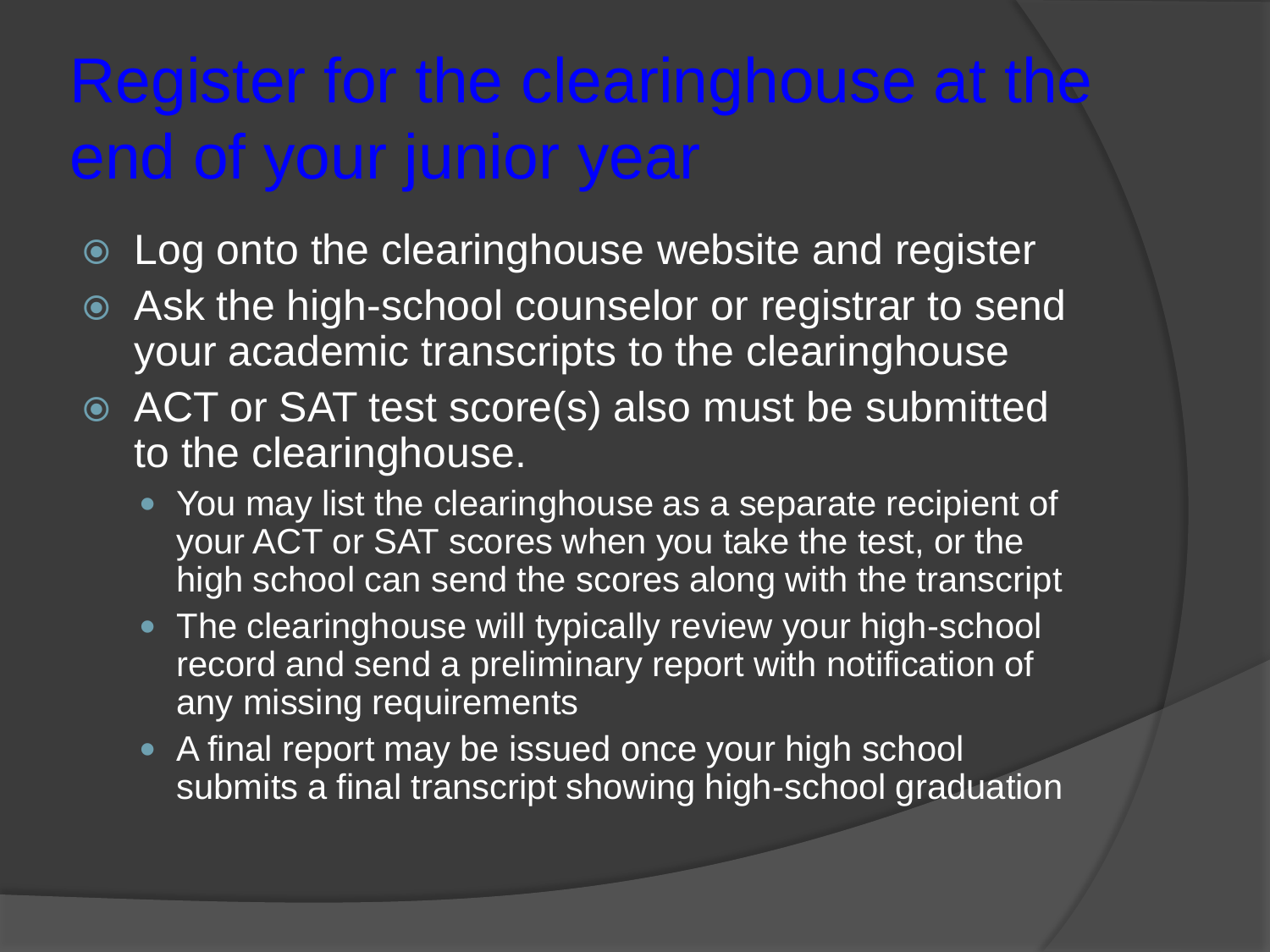### Be aware of the non-academic eligibility requirements

- **◎ guidelines that coaches and prospects** must follow during the recruiting process
- conduct issues that have eligibility ramifications, such as gambling and the use of sports agents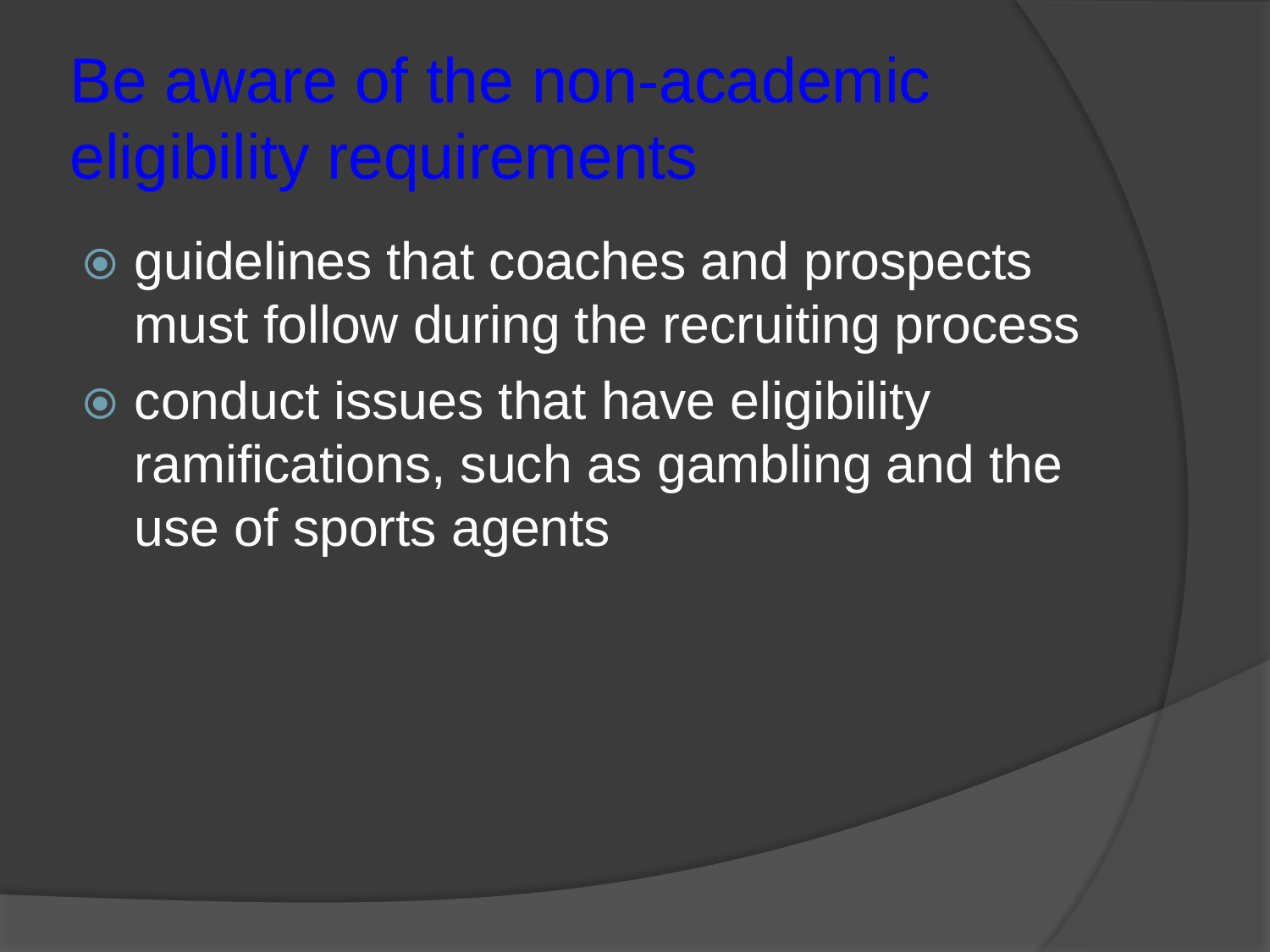## What LVSA Soccer Organization Needs From You

- A copy of the eligibility worksheet (copies handed out)
- A copy of your academic plan to meet the eligibility requirements (i.e. courses you anticipate taking through senior year, in correspondence, etc.)
- Las Vegas Sports Academy can help if needed
	- **Guidance in analyzing and completing the** eligibility worksheets
	- Guidance in registering for the Clearinghouse